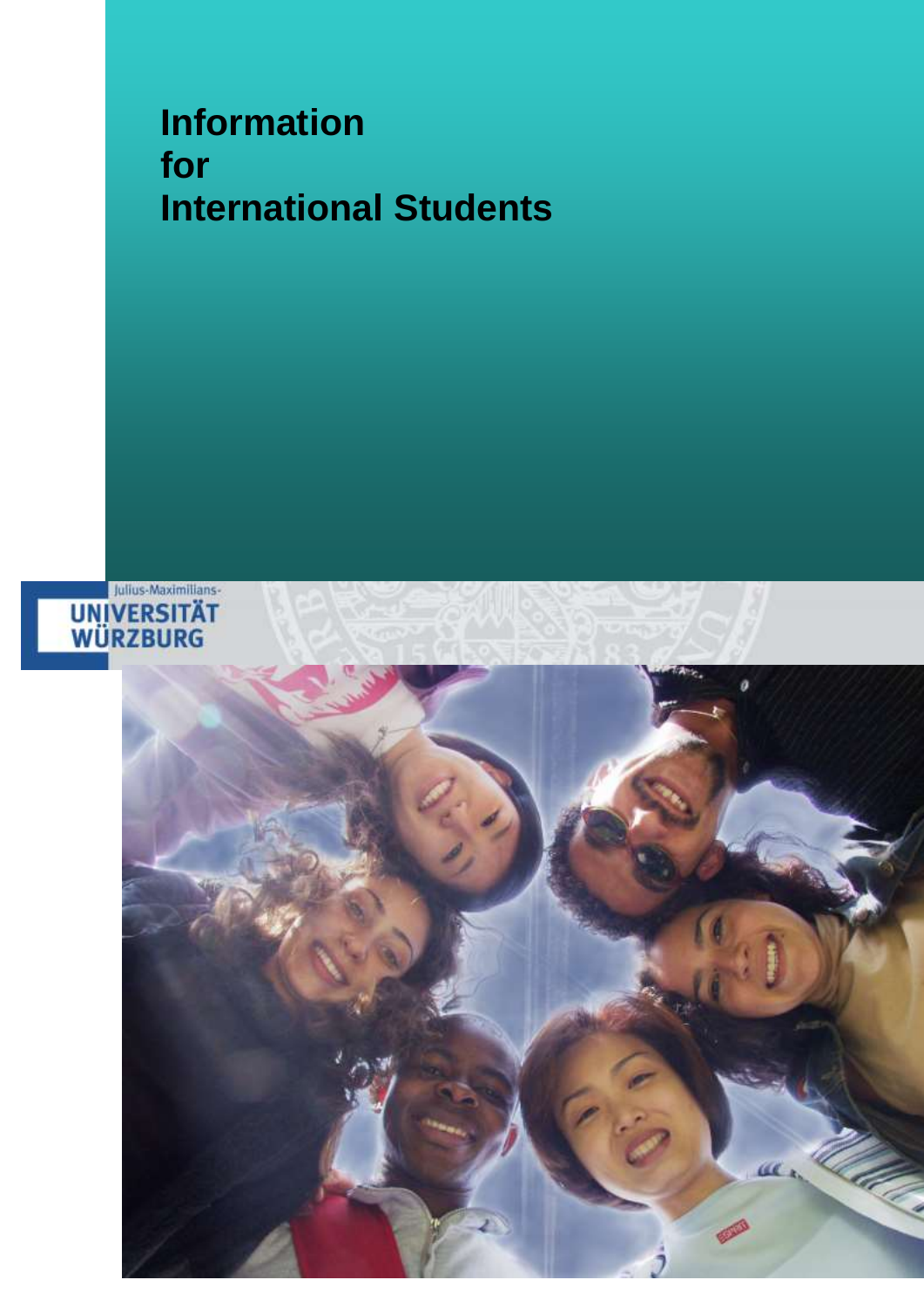# **JULIUS MAXIMILIAN UNIVERSITY OF WÜRZBURG**

## **Information for International Students**

#### **Information and Advice:**

International Office Address for visitors: Josef-Martin-Weg 54/2, 97074 Würzburg

Office hours Mondays to Wednesday,Fridays from 8.00 – 12.00, Thursday 08.00 – 11.30 and Wednesdays from 14.00 – 16.00

http://www.international.uni-wuerzburg.de/en/international\_office/contact\_us/

| Andrea Bender  | Studienkolleg<br>(mornings only)                                                                  | Tel. +49/(0)931-31-82805 | andrea.bender@uni-wuerzburg.de  |
|----------------|---------------------------------------------------------------------------------------------------|--------------------------|---------------------------------|
| Doris Laug     | All subjects except Dentistry,<br>Medicine, Pharmacy,<br>Psychology and LLM                       | Tel. +49/(0)931-31-82227 | doris.laug@uni-wuerzburg.de     |
| Angela Fenske  | All subjects except Dentistry,<br>Medicine, Pharmacy,<br>Psychology and LLM<br>Programme students | Tel. +49/(0)931-31-88604 | angela.fenske@uni-wuerzburg.de  |
| Nicole Schmitt | Programme students<br>(Tue-Wed-Thursday mornings)<br>only)                                        | Tel.+49 (0)931-31-82804  | nicole.schmitt@uni-wuerzburg.de |
| Dieter Thoma   | Dentistry, Medicine,<br>Pharmacy, Psychology, LLM                                                 | Tel. +49/(0)931-31-82228 | dieter.thoma@uni-wuerzburg.de   |

www.international.uni-wuerzburg.de e-mail: international@uni-wuerzburg.de

Postal address: Universität Würzburg International Office Sanderring 2 D-97070 Würzburg

Please note that the information contained in this brochure was correct at the time of going to press (December 2011) and that changes may have taken place since then. It is strongly recommended that you check the Internet for any changes and for any new and additional information about courses at the University of Würzburg.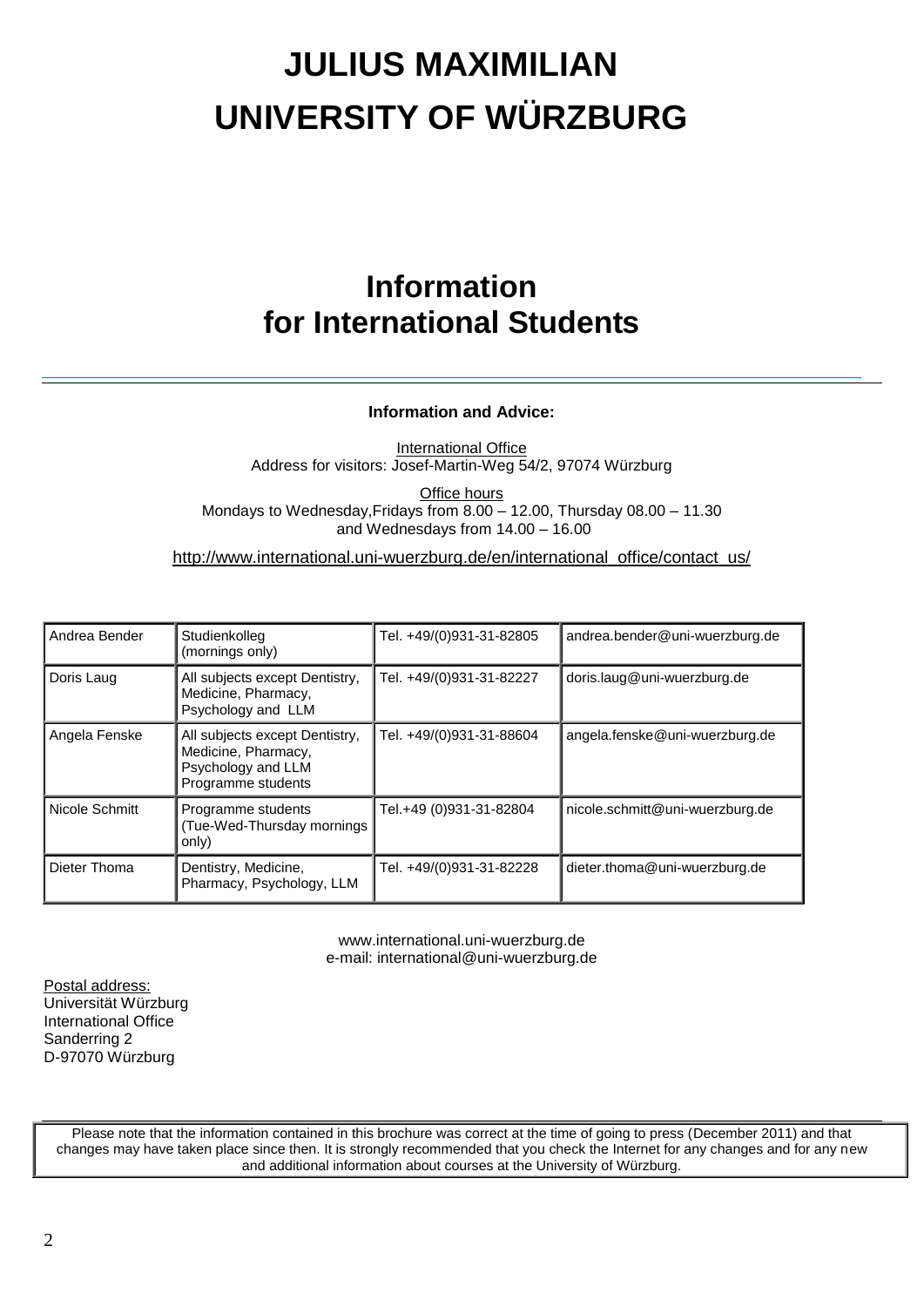We are pleased that you are interested in studying at the University of Wuerzburg. This booklet should help you find the answers to the many questions which you will have before you send off your application and before you leave for Germany.

The roots of the Julius Maximilian University of Würzburg reach back as far as 1402 AD. In that era, it was the sixth institution of higher learning to be founded in the German-speaking regions of Europe, after the Universities of Prague, Vienna, Heidelberg, Cologne, and Erfurt.

#### Nobel Laureates

Many eminent scholars and scientists, 14 Nobel Laureates among them, have researched and taught in Würzburg. Rudolf Virchow, Carl Siebold, and Franz Brentano are in that number, as well as Wilhelm Conrad Röntgen, who discovered X-rays at Würzburg in 1895, or Klaus von Klitzing, discoverer of the Quantum-Hall Effect.

Today, Würzburg's university is counted among the medium-sized institutions of higher learning in Germany. At ten faculties, about 400 professors teach around 22,000 students.

#### An Extensive Choice of Subjects

Having grown over more than six centuries, the course catalog of the University of Würzburg offers a wide range of subjects. Many new study programs have been added to the list of the classic four – Medicine, Theology, Philosophy, and the Law. The most recent are Nanostructure Technology, Technology of Functional Materials, Biomedicine, Modern China, the FOKUS Physics Bavarian Excellence Program, Media Communications, Human Factors in Computing Systems and Museology – to name but a few.

The University of Würzburg remains clearly and strongly committed to the Four Pillars – The Humanities, the Law and Economics, Life Sciences, Natural Science and Technology.

#### Why learn German?

Germany has the largest economy in Europe. Alongside Russian, German is the most frequently spoken native language in Europe. So regardless of what career you take up, whether in business, science or an international organisation, you will find a very valuable use for your German skills.

The reputation of Würzburg as a beautiful city of great cultural interest is well known. It combines the practical advantages of a medium-sized, safe and inexpensive town with the recreational amenities of a regional centre.

About 1,700 foreign students from more than 100 different countries study here. An attractive programme of intensive courses in German as a Foreign Language is offered at the Language and Media Centre. We cordially invite you to apply to become part of our student community and hope that your stay will be an enjoyable and rewarding experience both academically and in terms of your personal life and development.

We hope you will have an enjoyable and successful stay at the University of Würzburg.

All the best,

from the International Office

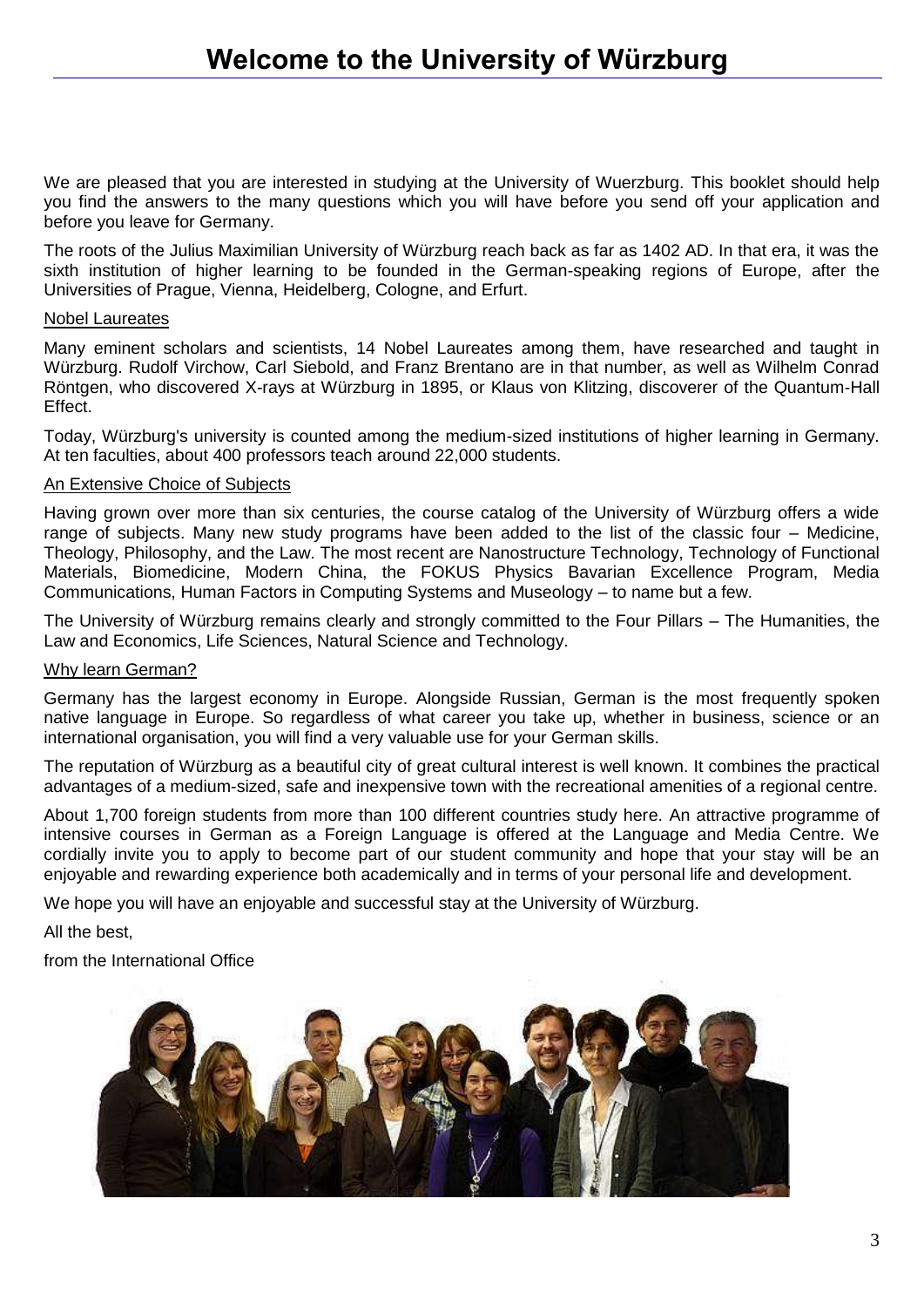Wuerzburg is an attractive town in the heart of Germany. It is the cultural and political centre of the northern Bavarian region of Lower Franconia. The Council of Europe awarded Wuerzburg with the Flag of Honour in 1970 and the Europe Prize and the title of "Europastadt" in 1973. Other towns and cities in Germany are within easy reach due to its central location and good road and rail links. The city is located on the intersection of the Autobahns A3, A7 and A81. There's a direct connection to and from Frankfurt airport with the high-speed IC and ICE trains every hour. Nuremburg and Stuttgart airports are also within 100-150 km distance.

#### Wuerzburg - International

The twin towns of Wuerzburg are:

the city of Bray in the county of Wicklow, Ireland since 1999; Caen, France since 1962; Dundee, Scotland since 1962; Mwanza, Tansania since 1966; Otsu, Japan since 1979; Rochester in the USA since 1964; Salamanca, Spain since 1980; Suhl in Thüringen, Germany since 1988; and Umeå, Sweden since 1992. Wuerzburg is also closely associated with the Germans of the district Trautenau, Czech Republic since 1956.

#### UNESCO World Heritage Site - Residenz

The Wuerzburg Residenz, which was built in 1720-1744, is the former residence of the prince bishops and is one of the most important European castles of the southern German baroque era. It is famous for its baroque staircase created by Balthasar Neumann and the elaborate frescoes by Tiepolo. In 1981 it became the third German building to be recognised as a UNESCO heritage site.

#### Culture and Art

Wuerzburg's cultural scene is a blend of different cultural influences with a great amount of variety for all audiences. Internationally renowned festivals include the Mozartfest in June/July and the Afrika Festival in May, which welcomes over 120,000 visitors each year making it one of the biggest festivals of African music in Europe. Other notable festivals include the Umsonst-und-Draußen Festival, the Bachtage, the Jazz Festival, the Internationales Filmwochenende, and the Kiliani Volksfest in mid July. Opera, operettas, musicals, plays and concerts are held in the Mainfranken Theatre. Wuerzburg's state gallery is the Kulturspeicher which also houses a collection of modern art. The Mainfranken Museum, with artefacts from prehistory until modern times, hosts the world's largest and most comprehensive Riemenschneider exhibition.

More information about Wuerzburg:

Fremdenverkehrsamt Würzburg Am Congress Centrum 97070 Würzburg Tel.: +49 - 931 - 3 73 71/ 3 74 36 Fax: +49 - 931 - 3 76 52 E-Mail: tourismus@wuerzburg.de www.wuerzburg.de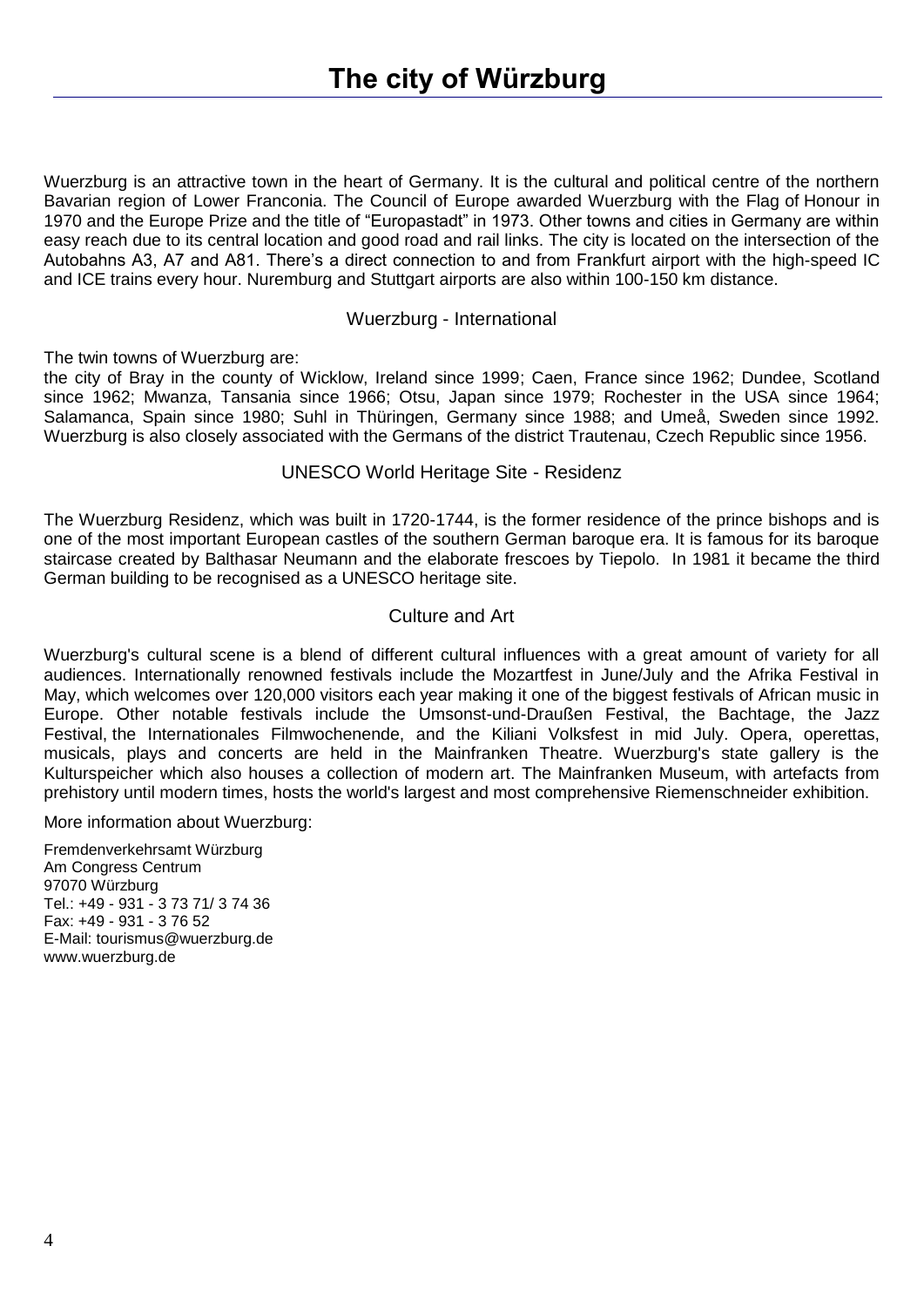#### A Policy of Expansion

It is not only the list of study options that has grown over the years. The University itself has been expanding continuously. The generous grounds of Hubland Campus are situated on a hill at the eastern edge of the city. Newly-designed study programs and the steady influx of students continue to drive the institution's growth. In 2011, the University has started to spread over the Campus Nord, a 39-hectare area which directly borders on Hubland Campus.

Würzburg University holds a position among the leading institutions in Germany – this is verified by the rankings of domestic and international research organizations and of international expert committees. On an international level as well, the University of Würzburg rates in the top bracket of academic institutions in many disciplines of science, for instance, in Biology, Medicine, Physics, and Psychology.

#### Research Centers as a Trademark

As early as in the 1990s, the University began founding cross-faculty research centers, opening up new subjects for investigation and research and innovative study programs. These interdisciplinary centers – the Center for Infection Research is one of them – have by now become an internationally prominent trademark of the University of Würzburg.

Creating research centers has provided enormous thrust and has pushed the University into the top-level group of German academic institutions. The successful integration of the centers into the structures of the University has had many positive effects. Among others, it has rapidly boosted the amounts of public funding, private donations, or research funds raised from industrial companies. And the number of academically prestigious publications since the mid-1990s has grown, even though the endowment of the University of Würzburg with positions for professors and assistants remained almost constant in that period.

#### Science and Success

The scientific standing of the University of Würzburg also shows in its numerous Collaborative Research Centers, Research Training Groups, and Research Units, whose funding by the German Research Foundation (DFG) Würzburg's scientists have raised against heavy competition.

In 2002, the University of Würzburg launched one of the three Centers of Excellence the DFG funded across Germany – Rudolf Virchow Center /DFG Research Center for Experimental Biomedicine. Its teams investigate key proteins, which are especially important for sustained health, respectively in the origin of diseases.

#### Promoting the Next Generation

The University of Würzburg regards the promotion of junior academics as an essential responsibility. Establishing its Graduate Schools in 2004 constitutes another milestone in this endeavor. These institutions provide doctoral candidates with the appropriate structures and formats to continue and enhance their education.

#### International Relations

About 1,700 foreign students from more than 100 countries are registered at the University of Würzburg. Formal partnerships exist with more than 30 universities world-wide. The University of Würzburg also participates in the ERASMUS programme together with a further 91 European universities. As a member of the Coimbra Group the University is connected with other well-known traditional universities.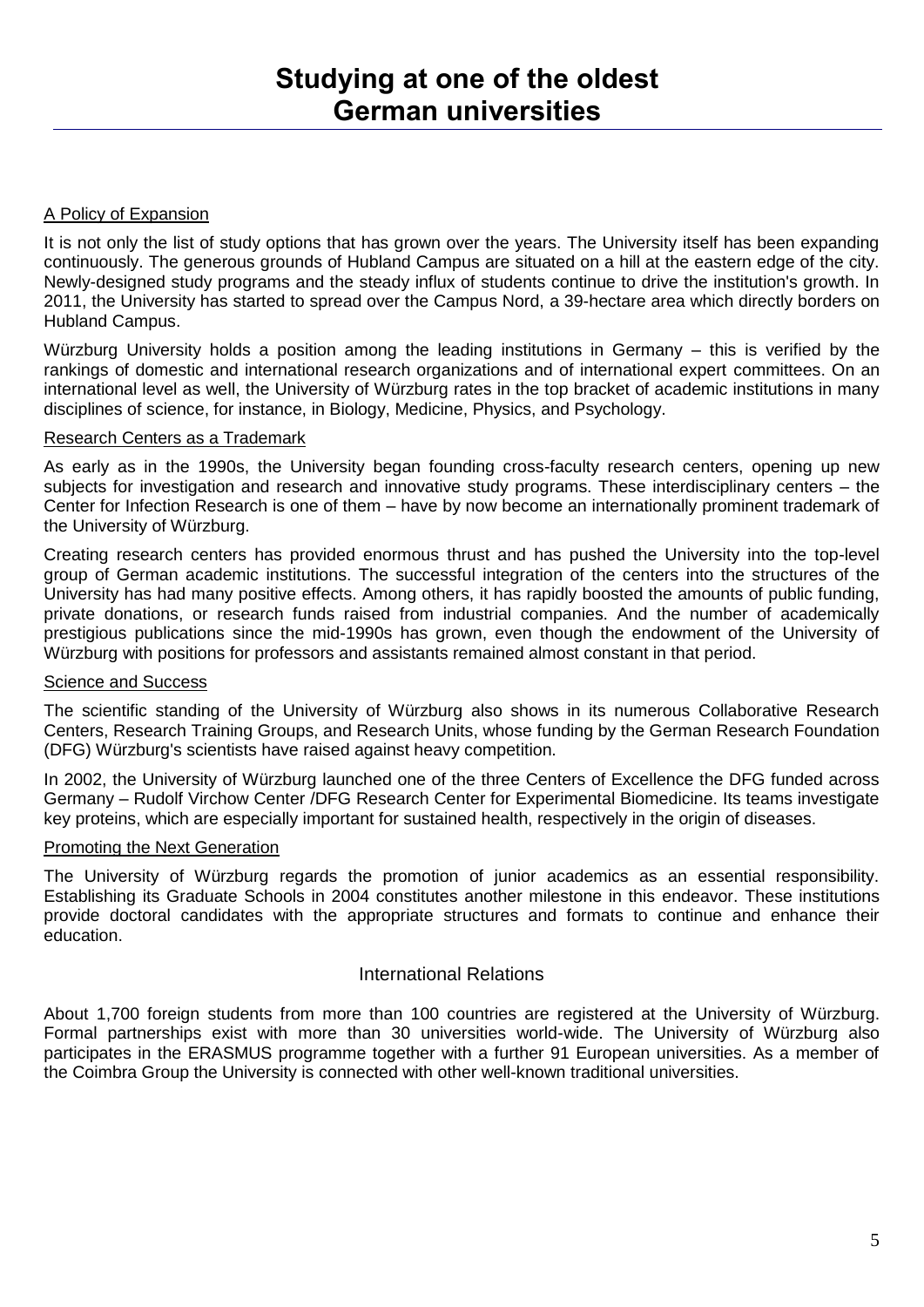## **How to apply**

### Your Partner: The International Office

International students should apply to the International Office whether they are applying for the first semester or for a higher semester. Please apply using our application form. EU-Citzens apply for Medicine, Pharmacy, Dentistry and Psychologie at the hochschulstart.de and for restricted subjects ONLINE(explained below). If you do not meet the requirements for direct admission to a course of study, you can apply to take a preparatory year at the [Studienkolleg.](http://www.uni-wuerzburg.de/?id=37563) Please use the same application form.

The staff of the International Office will be pleased to help you with your application and your admission to the University of Würzburg. Our e-mail address is international@uni-wuerzburg.de. We are also responsible for processing your application and sending out your admission letter. Applications should reach us by 15 July for the following winter semester and 15 January for the summer semester.

#### Which documents are required?

Please apply using our **application form** entitled "Antrag auf Zulassung zum Studium". It can also be downloaded from our website www.international.uni-wuerzburg.de or obtained from our office. If you do not meet the requirements for direct admission to a course of study, you can apply to take a preparatory year at the **Studienkolleg**. Please use the same application form.

You must include with your application officially authenticated copies of

- your secondary school leaving certificate(s) with transcript
- university entrance examination certificate (if applicable)
- academic transcripts of courses taken at university in your home country and, if applicable, degree certificate
- include a certificate showing your proficiency in German (at least level A 2)

Applicants for the Studienkolleg have to show a certificate with level B2. Applications from Nepal are required to show the Certificate of the Goehte Institute B2.

If the certificates are not in German, English, French, Italian or Spanish, officially **authenticated translations** should be enclosed**.**

**As soon as we have got your application and we have proved them to be correct you will get an admission letter with all information important for the DSH-Test, registration, accomodation etc.**

**Check your application form carefully before mailing it and do not wait until shortly before the closing date before sending off your application! Apply as early as possible, since you may also need some time to apply for the student visa.**

EU and EEA citizens please apply ONLINE

(www.uni-wuerzburg.de/fuer/studierende/studienangelegenheiten/bewerbung\_und\_einschreibung/daten\_online/bewerbung/) for all restricted subjects except: Dentistry, Medicine, Pharmacy and Psychology

### For **Dentistry, Medicine, Pharmacy and Psychology**

students from **EU and EEA countries** and applicants **with a German Abitur** apply to hochschulstart.de.

The address is:



Hochschulstart.de D-44128 Dortmund www.hochschulstart.de poststelle@hochschulstart.nrw.de

**Please check the website for the latest application deadlines**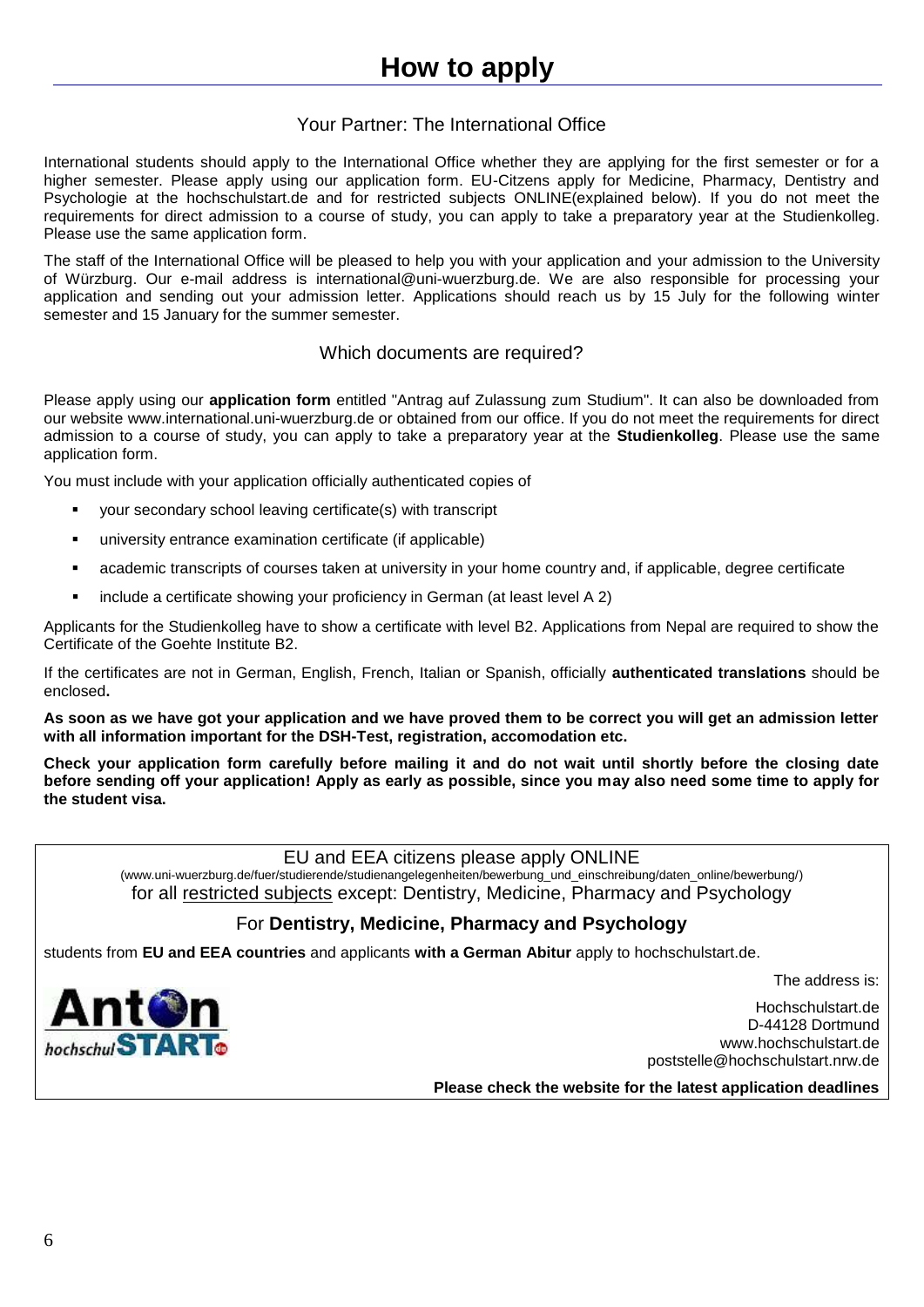### **German Language Certificates**

The language of instruction at German universities is German. Applicants are therefore required to provide evidence that they have a good knowledge of German. Please send a **certificate** at **level** A 2 when you submit your application. Applicants for the Studienkolleg have to show a certificate with level B2. Applications from Nepal are required to show the Certificate of the Goehte Institute B2.

We cannot accept a certificate merely confirming that you are participating in German classes. Before you take up your studies you will be required to take a German test (DSH2 or DSH 3). The Language Centre at the university offers the above-mentioned test in the beginning of April and October. In order to give you the possibility to prepare for the test and improve your proficiency in German the Language Centre offers four-week courses (€ 200)in March and September for students with a Letter of Admission.

In the case you pass the DSH with level 1 or you aren´t able to take part in the test or pass the test, you are allowed to take part the language courses during the semester by showing your admission letter. The course fees for one semester are € 400 at the moment (12/2011).

Only applicants who prove that their school leaving certificate is recognised as equivalent to the German higher education entrance qualification called Abitur are allowed to take part in the language courses.

More information about the language courses you will find at the following internet address:

http://www.zfs.uni-wuerzburg.de/sprachen/deutsch\_als\_fremdsprache/

#### **Note that applicants for Dentistry and Medicine must submit a DSH 2 or equivalent certificate when they apply.**

Applicants who have already passed one of the following German test don´t have to take part in the German test of the University of Wuerzburg:

- das Deutsche Sprachdiplom (Stufe II) der Kultusministerkonferenz (DSD II)
- die Zentrale Oberstufenprüfung (ZOP) des Goethe-Instituts
- das Kleine deutsche Sprachdiplom des Goethe-Instituts
- das Große deutsche Sprachdiplom des Goethe-Instituts
- der TestDaF mit dem Ergebnis 4 x TDN 4(=DSH 2)
- die Feststellungsprüfung eines deutschen Studienkollegs.

### **Student Visa/ Residence Permit**

#### **Please do not travel to Germany on a tourist visa!**

Once in Germany, this cannot be changed into a student visa nor can you obtain a residence permit based on a tourist visa. More comprehensive information regarding visa application requirements is available from your German Embassy or Consulate. The sooner you organise your student visa, the more time you will have for the other necessary study and travel preparations.

German embassies and consulates may be found on the Internet at: www.auswaertiges-amt.de This website also contains up to date information about residence permits and visas.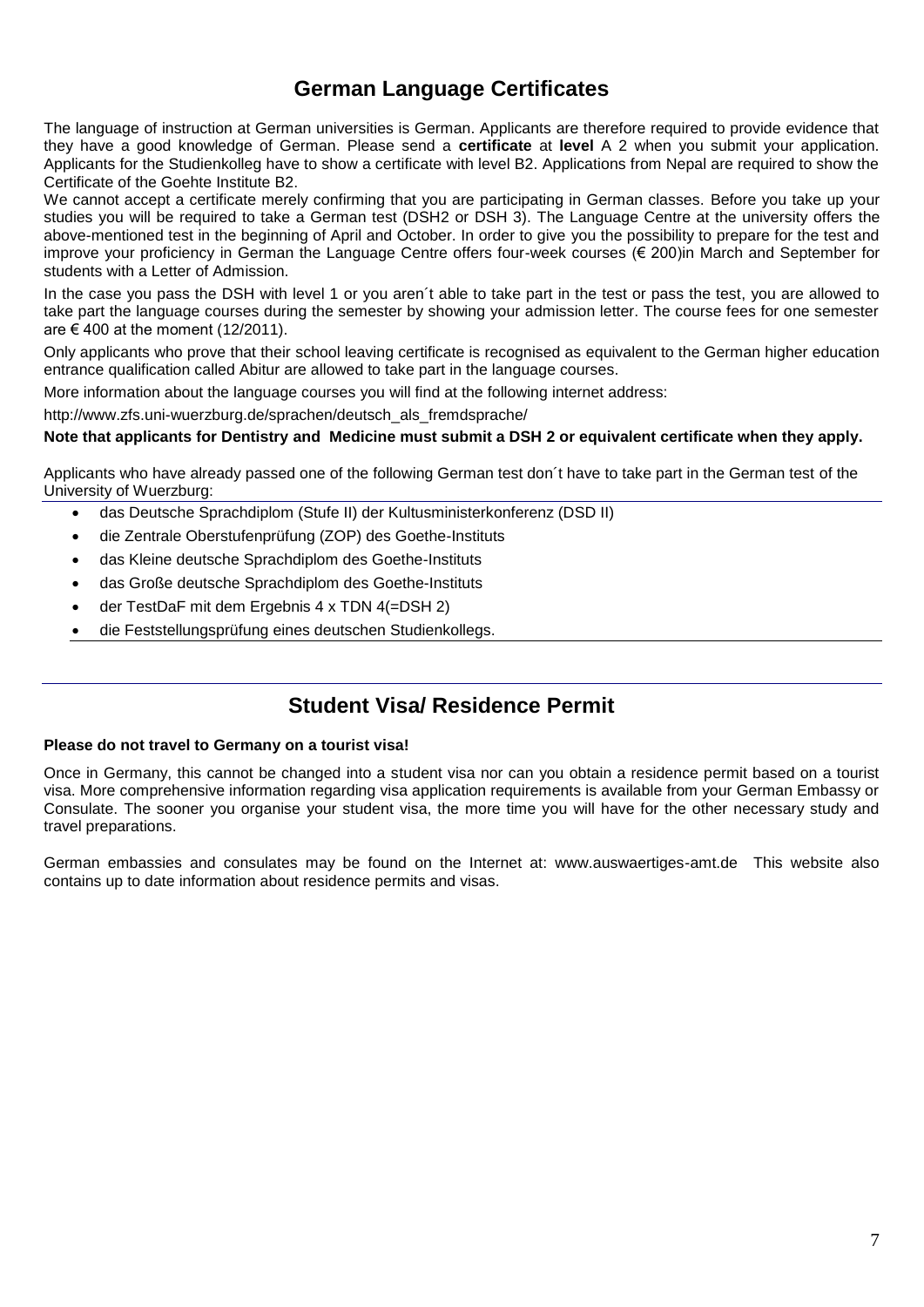## **Information on degree courses**

The Central Academic Advisory Service (Zentrale Studienberatung) offers brochures and leaflets with more detailed information on the structure and content of the degree courses of the University of Würzburg. These brochures are also available on the Internet: <http://www.uni-wuerzburg.de/fuer/studierende/zsb/studieninteressenten/informationsmaterial/>

#### Courses on Offer

#### For the complete list of courses on offer go to: **[www.uni-wuerzburg.de/fuer/studierende/angebot/faecher/](file:///C:/Dokumente%20und%20Einstellungen/Lokale%20Einstellungen/Temp/www.uni-wuerzburg.de/fuer/studierende/angebot/faecher/)**

#### Subjects with admission restrictions

For some subjects, there is only a limited number of places for new students. Sometimes numbers are also restricted for applicants for a higher semester, too.

*www.uni-wuerzburg.de/fuer/studierende/studienangelegenheiten/bewerbung\_und\_einschreibung/bewerbungundzulassunguebersich/*

#### Note for applicants for Dentistry and Medicine

Students applying for Dentistry and Medicine must submit a DSH 2 German proficiency or equivalent certificate with their application. For more detail see:

www.international.uni-wuerzburg.de

#### **Bachelor/Master**

The academic qualification after successfully completing a three-year Bachelor Degree is either: "Bachelor of Arts" or "Baccalaureus Artium" or "Bachelor of Science". The academic qualification after completing a two-year Master Degree is either: "Master of Arts" or "Master of Science".

These study courses are assembled in accordance to the ECTS point system. The courses are modularised in a tiered structure of studies. The university examinations take place throughout the duration of the studies. Instead of the English graduate title of "Bachelor of Arts" it is possible to graduate with the Latin title of "Baccalaureus Artium". One can graduate with a Master degree qualification after completing a further two years (4 semesters) in the chosen course of study.

The University of Wuerzburg offers different combinations in choosing major and minor subjects:

One-Major subject 180 ECTS Two-Major subjects each 85 ECTS Major/Minor subjects 120/60 ECTS

More information on the following website: http://www.uni-wuerzburg.de/fuer/studierende/angebot/abschluss/bachelor/

#### **Staatsprüfungen**

State examinations apply to very few, nevertheless significant courses of study. These subjects include Medicine, Dentistry, Pharmacy, Law and Teaching profession subjects. The state examinations are administered by the state examination authorities or boards of the Länder (states). For the first three subjects noted above the examination regulations are valid uniformly in the whole Federal Republic of Germany. The examination regulations for the other subjects, however, are determined by the individual Länder (for Wuerzburg it is defined by the state of Bavaria). Therefore for these subjects examination regulations may differ from state to state.

With regards to the Courses of study of Law and Teaching, these two subjects have a special characteristic in that both the state examination and university examination exist. A final overall mark (with a given weighting factor) is calculated, which comprises of a state exam mark and a university assessment mark.

After the First State Examination, which concludes the Course of Study, a second, practical training phase often follows. This leads to the Second State Examination after which the professional training for becoming either a fully qualified lawyer or teacher is completed.

State examination courses offered at the University of Wuerzburg:

- [Medizin](http://www.uni-wuerzburg.de/fuer/studierende/angebot/faecher/medizin/)
- [Pharmazie](http://www.uni-wuerzburg.de/fuer/studierende/angebot/faecher/pharmazie/)
- [Rechtswissenschaft](http://www.uni-wuerzburg.de/fuer/studierende/angebot/faecher/jura/)
- **[Zahnmedizin](http://www.uni-wuerzburg.de/fuer/studierende/angebot/faecher/zahnmedizin/)**
- [Lehramt an Grundschulen](http://www.uni-wuerzburg.de/fuer/studierende/angebot/abschluss/stex/la_gs/)
- [Lehramt an Hauptschulen](http://www.uni-wuerzburg.de/fuer/studierende/angebot/abschluss/stex/ls_hs/)
- [Lehramt an Realschulen](http://www.uni-wuerzburg.de/fuer/studierende/angebot/abschluss/stex/la_rs/)
- [Lehramt an Gymnasien](http://www.uni-wuerzburg.de/fuer/studierende/angebot/abschluss/stex/la_gy/)
- [Lehramt für Sonderpädagogik](http://www.uni-wuerzburg.de/fuer/studierende/angebot/abschluss/stex/la_so/)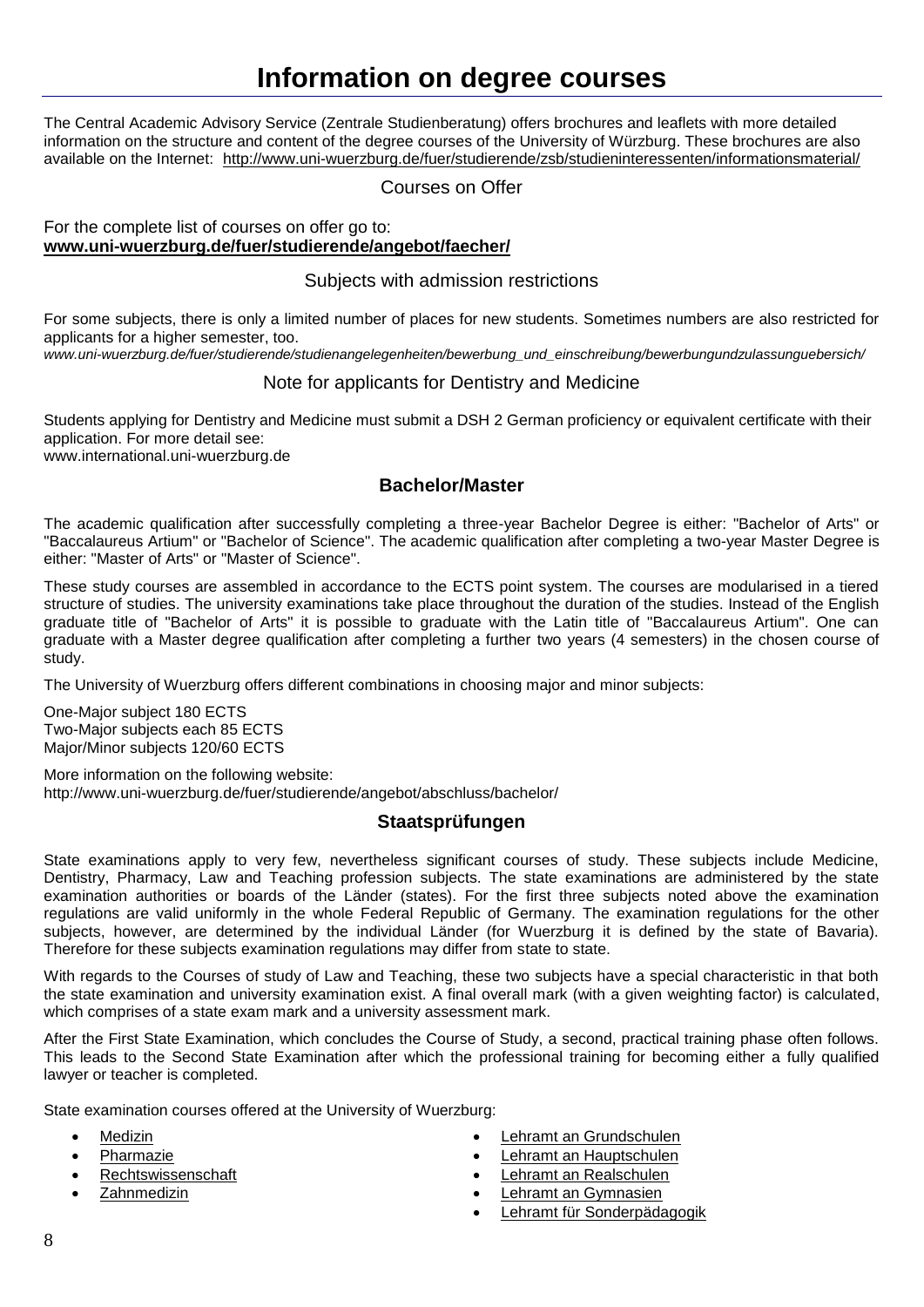#### **Studies at Master Level**

In order to apply for a Master programme your Bachelor´s Degree with a good grade has to be recognized as equivalent to the Bachelors´s Degree at the University of Wuerzburg. For some subjects you have to pass an aptitude test. Please contact the International Office for more information about Master programmes or go to the following website: http://www.international.uni-wuerzburg.de/en/studying\_in\_wuerzburg/admission/master/

#### In the following subjects students must first pass an aptitude test or undergo an aptitude procedure:

#### *Art Education:*

The application form can be obtained from Kunstpädagogik, Institut für Pädagogik, Wittelsbacherplatz 1, 97074 Würzburg Telefon 0931/ 31-84842, Email: [renate.baumeister@uni-wuerzburg.de](mailto:renate.baumeister@uni-wuerzburg.de) .Application deadline 30 June

www.paedagogik.uni-wuerzburg.de/professur\_fuer\_kunsterziehung/studium/studienanforderungen/

#### *Chinese Studies (Master of Arts)*

www.sinologie.uni-wuerzburg.de/studium/master/

#### *Germanistik als Fremdsprachenphilologie*

Application deadline 15 June.

http://www.germanistik.uni-wuerzburg.de/lehrstuehle/lehrstuhl\_fuer\_deutsche\_sprachwissenschaft/aufbaustudiengaenge/

#### *Music Education*

The application form can be obtained from Musikpädagogik, Domerschulstraße 13, 97070 Würzburg, Telefon 931 31-83049 Email: renate.baumeister@uni-wuerzburg.de www.musikpaedagogik.uni-wuerzburg.de/fileadmin/04070200/downloads/Eignungspruefung\_B.A..pdf

#### *Sport Sciences and Sport as a teaching subject*

Application deadline 1 June. Application form available from Sports Centre, University of Würzburg, Judenbühlweg 11, 97082 Würzburg, Tel. 0931-888 6502 (also at www-sport.uni-regensburg.de)

#### **Studies at PhD Level (Doctorate)**

A doctorate can be taken in any subject taught at the University of Würzburg. To qualify to take a doctorate, the graduate will be expected to have a good degree at Masters level or after at least four years of study in the subject in which he or she intends to do research.

Guidance and counselling for the doctorate is given by a professorial supervisor (known in Germany as a "Doktorvater") who may either propose a topic for the doctoral thesis or accept the topic proposed by the student.

**Important: Students must first contact the department and professor who represent the research area.** The names and telephone numbers of academic staff of the University of Wuerzburg and their special subjects can be found on the internet at: [http://www.international.uni-wuerzburg.de/en/studying\\_in\\_wuerzburg/admission/doctorate/.](http://www.international.uni-wuerzburg.de/en/studying_in_wuerzburg/admission/doctorate/) The official letter of acceptance as a candidate for the doctorate (Promotionszusage der Fakultät) is issued by the commission of the faculty concerned.

## **International Student Tutors**

International students who know their way around will be pleased to help you during the first few days, for instance, they can

- **n** meet you at the station
- help you move into your accommodation (key for room, contact with caretaker)
- help you fill in the various forms (registering at the University, residence permit)
- help you to register with the authorities, go to the health insurance office etc
- generally help you to settle in (where to shop, opening a bank account etc.)

The International Office can provide you with a list of these tutors. The list can also be downloaded from our website: [http://www.international.uni-wuerzburg.de/studium\\_in\\_wuerzburg/tutoren/](http://www.international.uni-wuerzburg.de/studium_in_wuerzburg/tutoren/)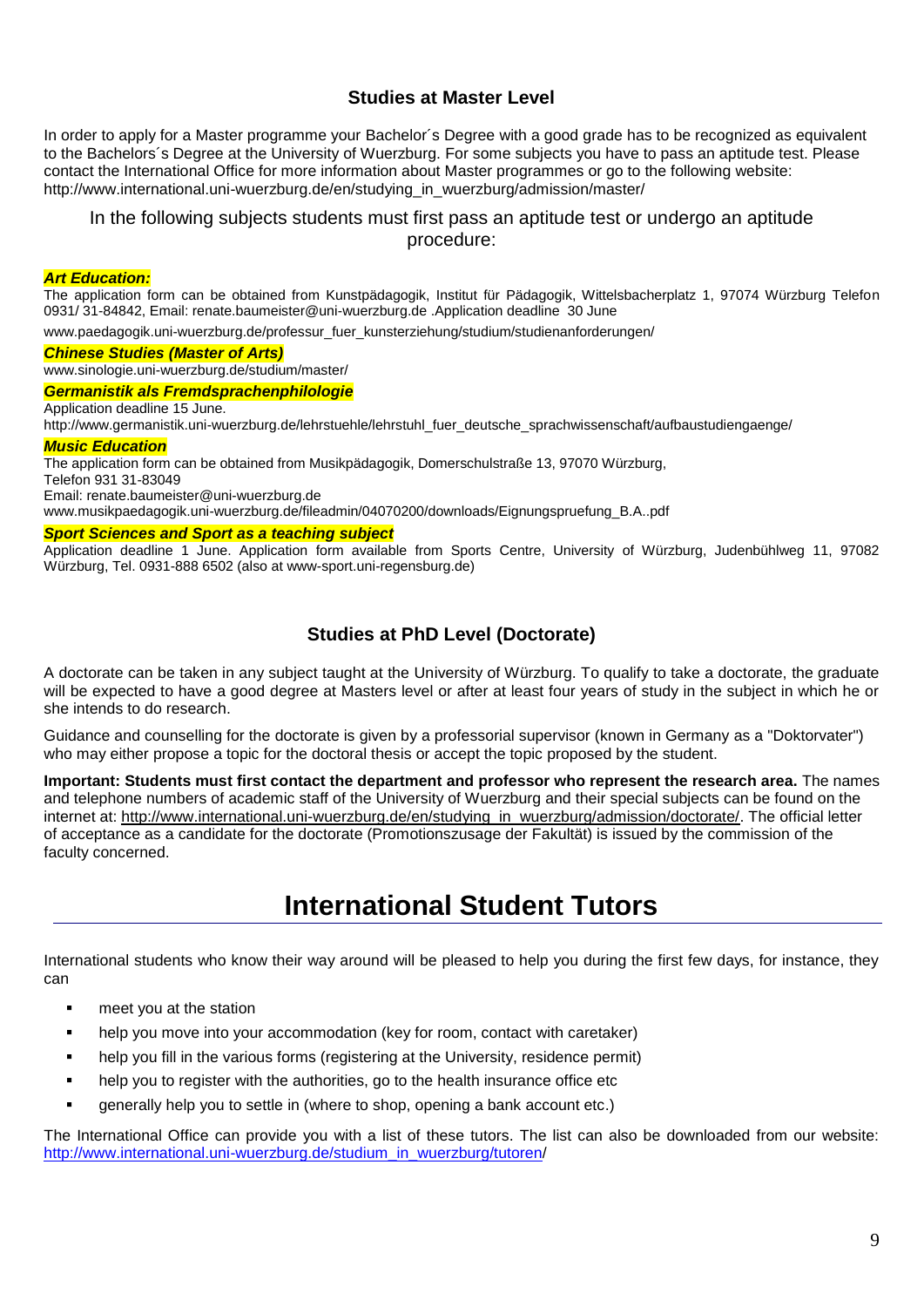## **Orientation Programme and Semester Programme**

The International Office offers an orientation programme for international students during the months of October and November for the winter semester and in April and May for the summer semester to help you settle in to your new environment. These activities include the intensive German courses organised by the Language Centre, a reception to welcome new students, guided tours of the town and libraries.

In addition, the International Office offers a semester programme together with the student representative body and the Lutheran and catholic university association (with a variety of cultural events, excursions, a tandem programme with German students etc. This programme is published at the beginning of the lecture period and can be downloaded from the International Office website: www.international.uni-wuerzburg.de/semesterprogramm/. The Tutors in the halls of residence also have interesting programmes for students.

## **Scholarships and Financial Assistance**

The relevant organisations in your home country e.g. the Ministry of Education, can inform you about their own scholarship schemes. The biggest German scholarship programme is that organised by the German Academic Exchange Service (Deutscher Akademischer Austauschdienst, DAAD - www.daad.de). DAAD scholarships are generally only awarded to advanced students or graduates. The DAAD has a web-based scholarship data bank at: www.fundingguide.de. The German diplomatic missions and other German offices abroad, such as the Goethe Institute or the branch offices of the DAAD provide information on how to apply for a scholarship or a grant.

## **Living Expenses**

The cost of living in Würzburg is relatively low. You will probably require around  $\epsilon$  700 per month (including rent). An example of approx. costs in Würzburg:

| Total                                   | approx. €700 |
|-----------------------------------------|--------------|
| Radio and televiosn fee (obligatory€ 18 |              |
| Miscellaneous (books, travel etc.)      | € 152        |
| <b>Health Insurance</b>                 | € 80         |
| Rent                                    | € 250        |
| Food                                    | € 200        |

The cost per semester at the University of Würzburg:

| Semester contribution      | € 500.00 |
|----------------------------|----------|
| Studentenwerk contribution | € 42.00  |
| Semester ticket            | € 57.00  |
| Total amount               | € 599.00 |

You are strongly advised to assess your own financial needs early and realistically.

## **AZDBS (ARD ZDF German country radio service for fees) = radio and television fees**

Anyone who stays longer than three months in Germany and owns their own radio and/or television or internet-capable personal computer must register them and pay charges for the public radio and television programme to the AZDBS (ARD ZDF German-country radio service for fees)). Forms for registering and cancelling registration are available [online](http://www.rundfunkbeitrag.de/) or at banks. [www.rundfunkbeitrag.de](http://www.rundfunkbeitrag.de/) 

Montly fees: 17,98 €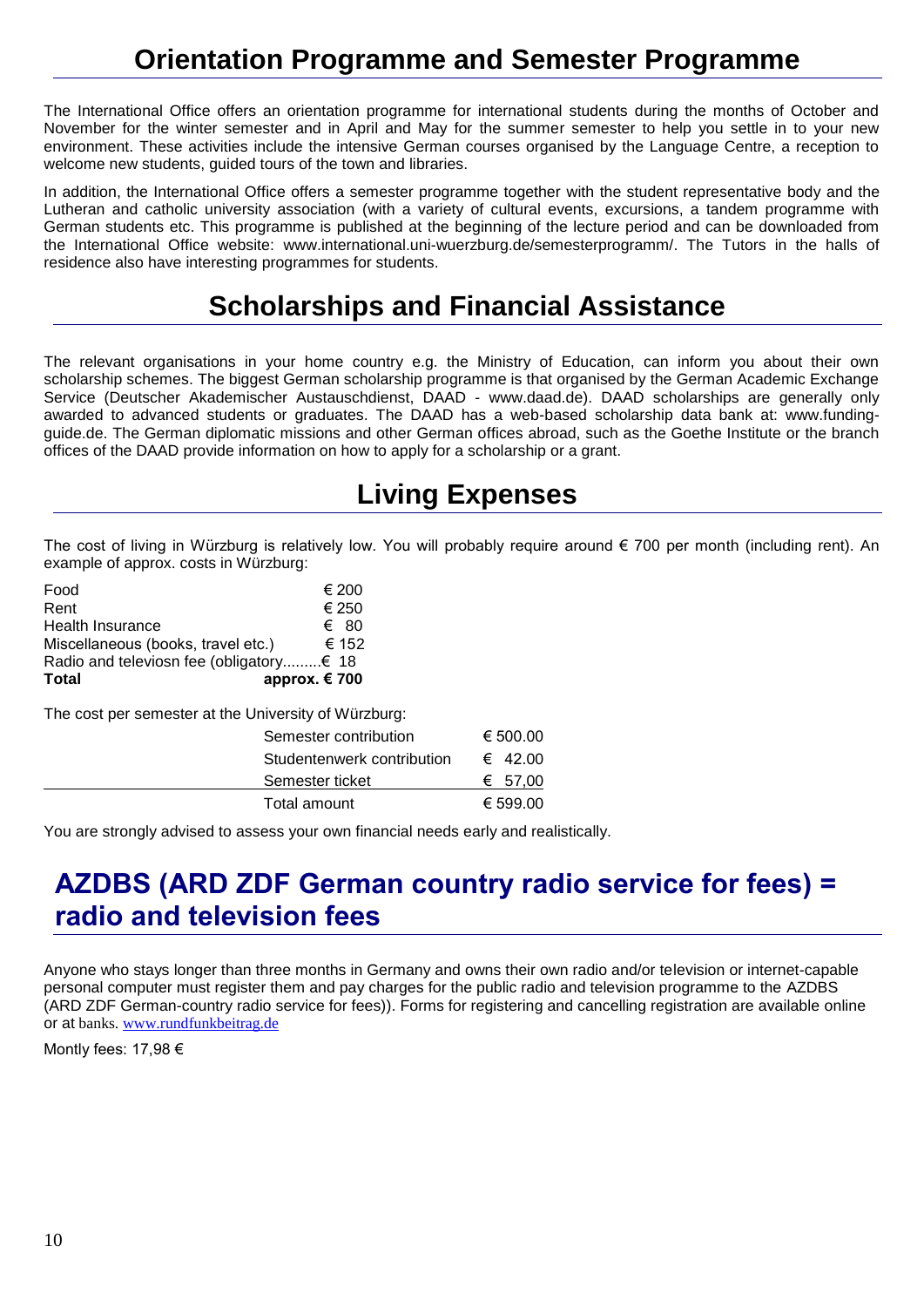## **Accommodation**

### **Halls of residence**

In Germany the residence halls are not usually run by the universities but are managed by an independent body, the Student Union (Student union and application forms can be found at the Student Union's homepage: (Studentenwerk). Information and application forms can be found at the Student Union's homepage: [www.studentenwerk-wuerzburg.de.](http://www.studentenwerk-wuerzburg.de/)

#### *Wohnheim Am Galgenberg*

Am Galgenberg 52, 97074 Würzburg (Frauenland) Rent: 193–209 € / Security Deposit/Bond: 350 € For more information: [www.galgenberg.net](http://www.galgenberg.net/)

Ideal for students at Hubland campus and with the bus services (Line 14 and 10) you are quickly in the city. The residence hall is also in the direct vicinity of the new University-Sportscentre with numerous sport activities on offer. The next supermarket is only 5 minutes walk away. Lastly, the place is surrounded with lots of greenery.

#### *Wohnheim Haus Berlin*

Zürnstr. 1/3/5/7/9, 97074 Würzburg (Frauenland) Rent: 192–229 € / Security Deposit/Bond: 320 €

Ideal for students at the institutes and faculties in Sanderring and Wittelsbacher Platz, located near the FH and city centre. Good bus connections (Line 6 and 16 to City Centre).

#### *Wohnheim Am Hubland*

Am Hubland 16, 97074 Würzburg (Frauenland) Rent: 186–189 € / Security Deposit/Bond: 300 € For more information: [www.hubland-wohnheim.de](http://www.hubland-wohnheim.de/)

Ideal for students at Hubland campus and you are quickly in the city with the bus (Line 10). The residence hall is also in the direct vicinity of the new University-Sportscentre with numerous sport activities on offer. A supermarket is right next door. Lastly, the place is surrounded with lots of greenery.

#### *Wohnheim Friedenstraße (Internationales Haus)*

Friedenstraße 2, 97072 Würzburg (near city centre) Rent: 201–259 € / Security Deposit/Bond: 280–390 €

Ideal for students at the institutes and faculties in Sanderring and Wittelsbacher Platz, located near the FH and city centre. Good bus connections (Line 6 and 16 to City Centre). The inner city is 10 minutes away on foot.

#### *Wohnheim Josef-Schneider-Straße*

Josef-Schneider-Straße 9, 97078 Würzburg (Grombühl) Rent: 201–276 € / Security Deposit/Bond: 300-470 €

Ideal for students studying medicine since the residence hall is just opposite the Uni-Clinic (Luitpold Hospital). Limited parking spaces, however, the tram connections (Line 1 and 5) are nearby. One great advantage is that the cafeteria (Mediziner-Mensa) is in direct proximity.

#### *Wohnheim Peter-Schneider-Straße*

Peter-Schneider-Straße 3,5,7,9, 97074 Würzburg (Frauenland) Rent: 250 € / Security Deposit/Bond: 430 €

Ideal for students at Hubland campus, just 10 minutes walk away from campus and the new Sportscentre of the university. Good bus connection (Line 6) and shopping facilities nearby.

#### *Wohnheim Leo-Weismantel-Straße*

Leo-Weismantel-Straße 1, 97074 Würzburg (Frauenland) Rent: 198–234 € / Security Deposit/Bond: 300 €

Conveniently situated near the Uni-Clinic and the university's Hubland campus. The bus line 28 (Stadtmitte) is at your doorstep. The futuristic design of the building has given the residence hall plenty of nicknames in the past.

#### *Wohnheim Straubmühlweg*

Straubmühlweg 11, 97078 Würzburg (Grombühl) Rent: 196–202 € / Security Deposit/Bond: 340 €

The quiet location and countryside provides a perfectly undisturbed and comfortable study atmosphere. Directly nearby is the University-Clinic which makes this residence hall attractive to medicine students. Additionally, the edge-of-town location and various sport facilities close by make it appealing.

#### *Wohnanlage Casteller Platz*

Casteller Platz 3-4/, Bertha-von-Suttner-Straße 1-3,97218 Gerbrunn Rent: 223–264 € / Security Deposit/Bond: 390–490 €

*Studentenwohnheim Josef-Martin-Weg 56 97074 Würzburg*

Rent: 197-233 €/Security Deposit: 310-320 €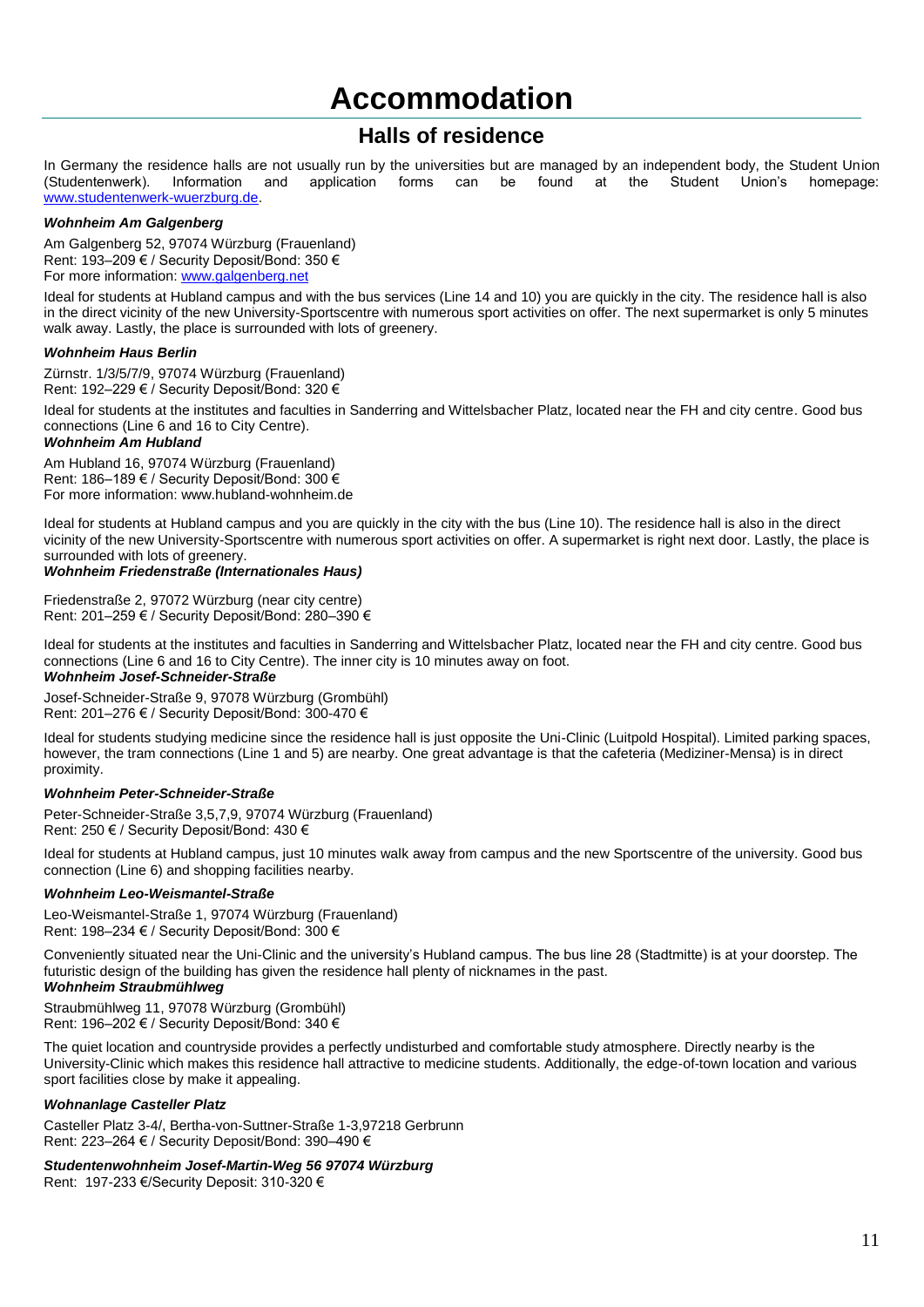This residence hall is conveniently situated near the university's Hubland campus. The bus services Line 14 and 34, bus-stop Casteller Platz, provide a direct route from the city to Hubland likewise into the city centre and to the central train station. Good shopping facilities and supermarkets in Gerbrunn. Make sure to organise your application for a place at one of the residence halls well in advance of the deadlines.

The Student Union offers a budgetary package (Haushaltspaket) which can be loaned out to students over a period of two semesters and includes bed-linen and household goods. You can download detailed information here:

Stadtring (Nord) **UNIV.**<br>KLINIKUN **GROMBÜHL** Hauptbahnhof LENGFELD **ALTSTADT** û **UNIVERSIT** SANDERRING *GERBRUNN Casteller Platz 3-4* **MENS** 10**STUDENTENHAUS** FRAUENLAND SANDERAL C UNIVERSITÄT<br>AM HUBLAND Stadtplan bereitgestellt vom n Geographischen Institut der Universität Würzburg 1 Straubmühlweg 11 6 Zürnstr. 2 2 Josef-Schneider-Str. 9 7 Am Galgenberg 52 3 Leo-Weismantel-Str.1 8 Am Hubland 16 4 "Internationales Haus", Friedenstr. 2 9 Peter-Schneider-Str. 3,5,7,9 5 "Haus Berlin", Zürnstraße 1/3/5/7/9 OHochschuleinrichtungen

[www.studentenwerk-wuerzburg.de/Infos/Ausland/haushaltpaket.pdf](file://zv.uni-wuerzburg.de/userdaten/users/abt2/ref_2-5/Formulare/www.studentenwerk-wuerzburg.de/Infos/Ausland/haushaltpaket.pdf)

### Other Residence Halls

**Studentenburse e.V.,** Hofstallstr. 4, 97070 Würzburg [www.bruno-werk.de/studentenwohnheime.php](file://zv.uni-wuerzburg.de/userdaten/users/abt2/ref_2-5/Formulare/www.bruno-werk.de/studentenwohnheime.php)

- 1. **Edith-Stein-Haus**, Martin-Luther-Str. 13, 97072 Würzburg, 68 Single rooms (137–170 € / Security Deposit/Bond 150 €) Male and female students, Tel.: 0931/1 71 69
- 2. **Thomas-Morus-Burse**, Hofstallstr. 4 a, 97070 Würzburg, 56 Single rooms (194–224 € / Security Deposit/Bond 150 €) Male and female students, Tel.: 0931 / 5 11 08
- 3. **Karls-Burse**, Peter-Schneider-Str. 1, 97074 Würzburg, 57 Single rooms apartments (192 €) Male and female students, Tel.: 0931/7 20 69
- 4. **Christopherus-Haus**, St.-Benedikt-Str. 16, 97072 Würzburg, 57 Single rooms (159–186 € / Security Deposit/Bond 150 €) Male and female students, Tel.: 0931/30 41 86 20
- 5. **Ferdinandeum,** Schlörstr. 2, 97074 Würzburg 106 Single rooms (185–272 €, 14 Apartments (253–287 €) Male and female students, Tel.: 0931/79 75 33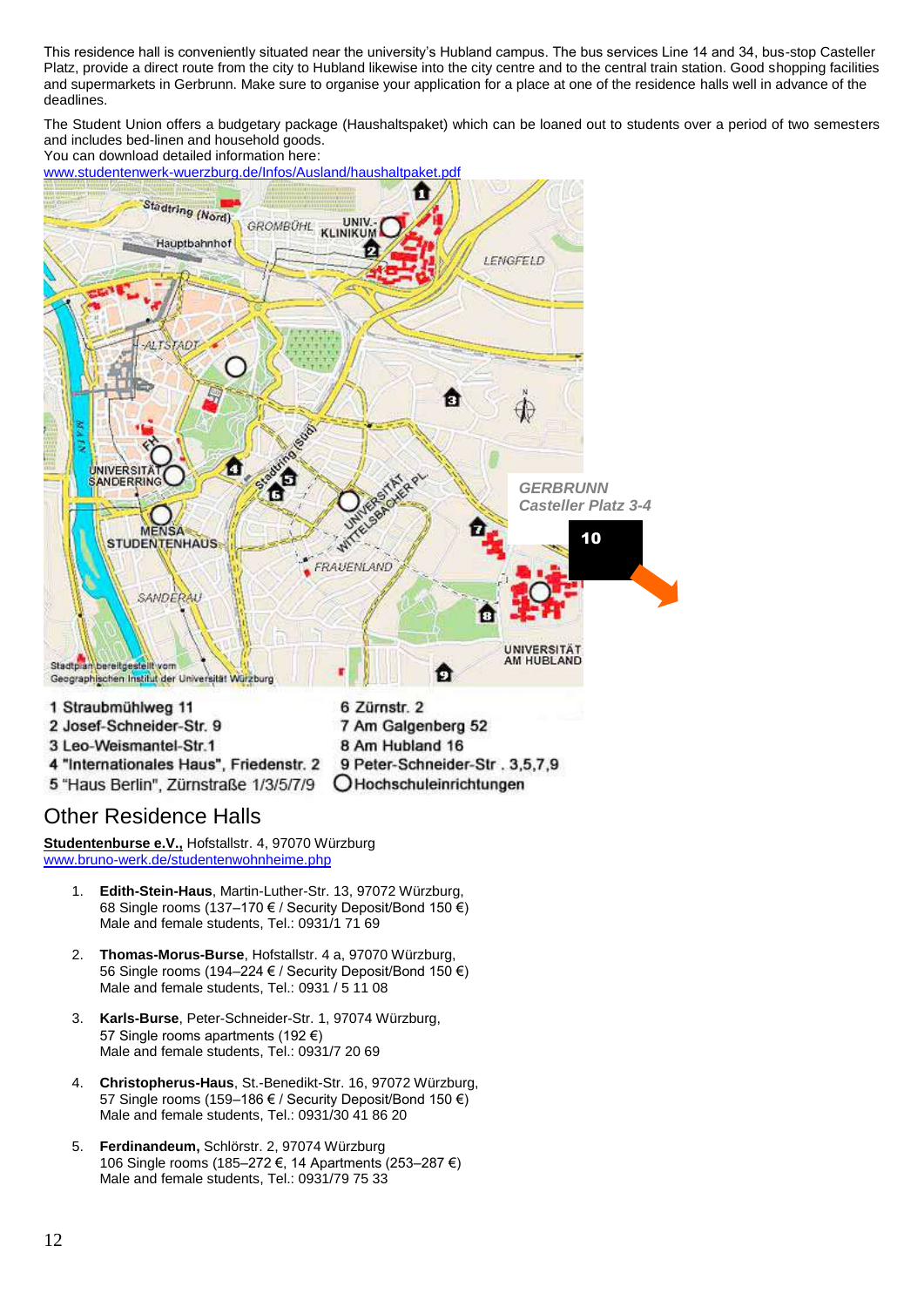#### **Studentenwohnheim des BLLV e.V**.,

Mariannhillstraße 6, 97074 Würzburg, [www.bllvwh-wue.de/](http://www.bllvwh-wue.de/) 102 Single rooms (173–188 €), 70 Apartments (203 €) Male and female students can apply: 0931/ 7841845

#### **Wohnheim Adam-Stegerwald-Haus**,

Gneisenaustr. 24 A-D, 97074 Würzburg Contact: Förderkreis dt. Studenten e.V. Frau Coczol, Ludwig Erhard-Str.5, 91052 Erlangen, 200 Single rooms (118 €), 60 two room apartments (118 € per Person) 6 three room apartments (127 € per Person) Male and female students, Tel.: 09131/22 033, [www.wuerzburg.de/asw/index.htm](file://zv.uni-wuerzburg.de/userdaten/users/abt2/ref_2-5/Formulare/www.wuerzburg.de/asw/index.htm)

#### **Kolping-Studentenwohnheim**

Contact: Katholische Gesellenhausstiftung, Kolpingplatz 3, 97070 Würzburg Tel.: 0931-41999-800, Telefax: 0931-41999-801 Kolping-Studentenwohnheim, Rittergasse 12 31 Single rooms (ca.115–145 €) Students Only [www.kolping-mainfranken.de/bwo/dcms/sites/kolping/portal/wuerzburg/kolpinghauswuerzburg.html](file://zv.uni-wuerzburg.de/userdaten/users/abt2/ref_2-5/Formulare/www.kolping-mainfranken.de/bwo/dcms/sites/kolping/portal/wuerzburg/kolpinghauswuerzburg.html)

#### **Female students only St. Liobaheim**

#### **Berliner Platz 3 und 4, 97080 Würzburg,**

Contact: (+49) 931/ 386 66 800, Fax: (+49) 931/386 66 899 Kroatengasse 15, 97070 Würzburg 20 apartments (€ 250 – 360) E-Mail: [info@haus-st-lioba.de](mailto:info@haus-st-lioba.de) [www.invia-wuerzburg.de](http://www.invia-wuerzburg.de/)

#### **Wohnheime des Missionsärztl. Instituts,**

Salvatorstr. 7, 97074 Würzburg, Tel.: 0931/791 2729

- St. Gabriel-Wohnheim, Friedenstr. 3, 97072 Würzburg, 4 Apartments (ca. € 230), Male and female students
- Haus St. Michael, Mariannhillstr. 1c, 16 Rooms (ca. 160–230 €), Male and female students

**Student House between Uni and FH Würzburg** Ottostr. 12+14, 97070 Würzburg More Information from: Frau Rogalski, Tel.: 0931-2050668 Email: hergenroether@hergenroether-immo.de[, www.studentenhaus-wuerzburg.de/](http://www.studentenhaus-wuerzburg.de/) A total of 80 rooms for students, including single-room apartments, 2-, 3-, 4-, 5- & 6- WGs, Rent: 115–245 €

#### **Wohnanlage "Ratisbona**",

Wohnheim Ratisbona, Ursulinergasse 1, 97070 Würzburg Property management: M.Stottko, Tel.: 0931-450 80 50 - Email: m.stottko@allconcept.de 50 Rooms for both male and female students / Rent incl. additional costs: 220–240 € Located at the city centre and 100 metres from the town hall ("Rathaus"). From February 2009: [www.wohnheim-wuerzburg.de](http://www.wohnheim-wuerzburg.de/) / zimmer@wohnheim-wuerzburg.de

**If you missed a place at one of the residence halls then you should look for suitable private accommodation straight away. You will need a current living address for when you apply for your residency permit at the city's registration office.**

### **Accommodation Services**

The accommodation services department of the Student Representatives' Council can assist students in renting privately-owned rooms. It is strongly recommended that you come to the office *in person* at the soonest possible time before commencement of semester. Information about rooms cannot be given out in writing, therefore written communication, i.e. via post or email, is not advised.

Studentenhaus, 1st Floor above the Mensa, Kassenschalter 97072 Würzburg, Tel.: 0931/ 8005-128 and –120 Office hours: Mon, Tue, Thu 09:00-13:30

| utice nours: | Mon. Tue. Thu | 09:00-13:30 |
|--------------|---------------|-------------|
|              | Wed           | 09:00-14:00 |
|              | Fri           | 09:00-13:00 |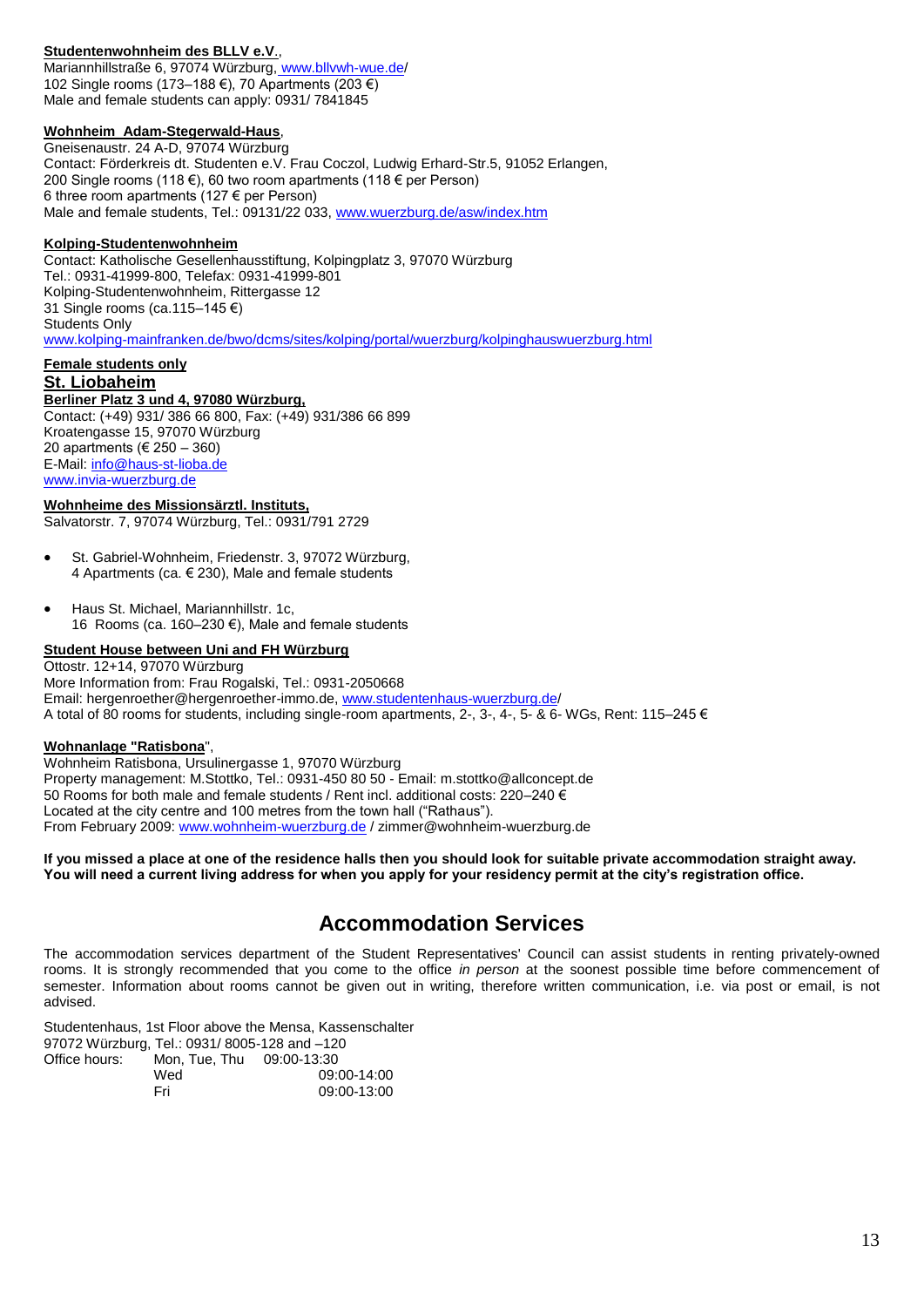### **Other contact persons for room hunting**

Privatzimmerkartei bei der [Studierendenvertretung](http://www.uni-wuerzburg.de/stuv) der Universität Würzburg Mensagebäude Am Hubland, 1st Floor, Room 111 Tel.: 0931/ 888-5819 Mon to Thu 9:00-15:00, Fri 9:00-13:00

#### **WG und Rooms for Rent in Germany**

www.wg-gesucht.de or www.studenten-wg.de

**General advertisements in the daily newspapers and online portals:** [Mainpost](http://www.mainpost.de/) (Wed + Sat), wob (Wed + Sat), Markt on Sundays, [www.wuewowas.de,](http://www.wuewowas.de/) [www.mainpost.de](http://www.mainpost.de/)

HomeCompany Mitwohnzentrale - for short stays only, **[www.homecompany.de](http://www.homecompany.de/)** Zeller Straße 23-25, 97082 Würzburg Tel.: 0931/ 19445 und 416832 Agency Fee, minimum rent duration: two days

### **Temporary Accommodation while Room Hunting**

Jugendherberge Würzburg Burkarderstraße 44,97082 Würzburg Tel.: 0931/ 42590 [www.wuerzburg.jugendherberge.de](http://www.wuerzburg.jugendherberge.de/)

Babelfish-Hostel Würzburg Haugerring 2, 97070 Würzburg [www.babelfish-hostel.de](http://www.babelfish-hostel.de/) info@babelfish-hostel.de Tel.: 0931/3040430